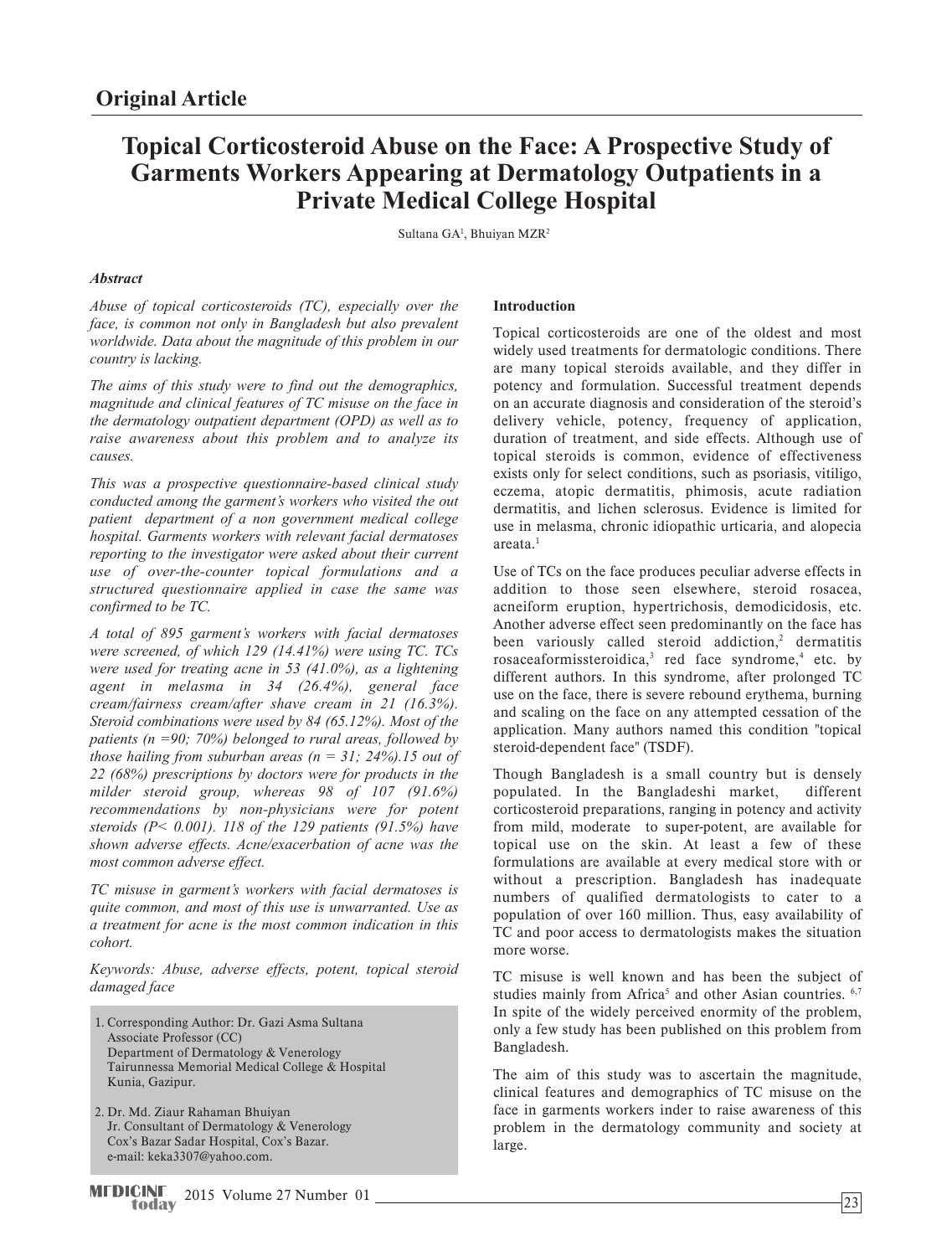## **Materials and Methods**

This was a prospectiver questionnaire-type study conducted at dermatology OPDs in Tairunnessa Memorial Medical College, Gazipur. Patients of any age and of both sexes were recruited consecutively. A questionnaire eliciting demographic variables, characteristics of TC use, prescription source and adverse effects was administered to all eligible patients. Counseling and treatment of TC adverse effects was then started.

#### Study period

Four months, from February 1, 2012 to February 28, 2013.

### Inclusion criteria

Garments workers complaining of facial dermatoses (excluding dermatosispapulosanigra, melanocytic nevi, adnexal tumors and xanthelasmata) report to the OPD were asked the following screening question:"Are you a garment's worker?" If the answer is yes then next question is asked- "Are you currently using any cream/ointment/lotion on your face that is only available in medical stores?" In the event of a positive answer, the patients were asked to bring the prescriptions or the tubes they used. Sometimes patients were shown different preparations to find out the right one and then ascertain whether the preparation is containing steroid or not .

The total number of patients with facial dermatoses seen during the recruitment period was also noted on a separate list (only name, age and sex). Full questionnaires were only filled for those answering "yes" to the screening question.

Current use was defined as any continuous use of seven or more consecutive days or intermittent use over a period of 15 or more days. This use should have been going on till the day of presentation to the center, or if stopped, not more than 15 days before. Wrong indication (e.g., acne), undiagnosed dermatosis, inappropriate potency or more than 1 month's use after the last consultation were criteria used to define unjustifiable/inappropriate use. TSDF was diagnosed in patients who had diffuse erythema over most of the face with or without papules and who complained of subjective local symptoms on stopping the TC application.

#### Exclusion criteria

Patients who are not garment's worker or not consenting to answering the questionnaire or patients with comorbidities that resembled/could cause changes similar to TC side-effects (e.g., polycystic ovaries/Cushing's syndrome/thyroid disorders) were excluded from the study.

## Statistical analysis

Discrete variables were compared using Student's t-test and continuous variable were compared using the Chi-squared test. Significance levels were P<0.05.

## **Results**

Among all the patient presented to the outpatient department of the hospital, 895 patients (195 male, 700 female) with facial dermatoses were screened over the study period. Of these, 129 patients (15 male, 114 female) or 14.41% were found to be using TC on their face. The ratio of females using TC on the face was significantly higher (P< 0.001) than that in the screening population. The mean age of the screening group was 23.35 years (range, 18-45 years. Age distribution of the patients are shown in figure 1.

Figure 1- Age distribution of the patients.



Of the 129 patients in the study group, the largest number  $(n = 61; 78%)$  was in the 22-26 years age range. Almost 42% of the study group patients were illiterate and a further 35% had only studied till class V. Most of the patients (n =90; 70%) belonged to rural areas, followed by those hailing from suburban areas ( $n = 31$ ; 24%). A total of 10 different brands containing 6 different TC alone or in various combinations with antifungals, antibacterials or antipruritic agents were identified. As regards brand names, BetnovateTM and its variants were by far the largest group, being used by 70 (54.26%) patients. A total of 84 patients (65.12%) were using combination formulations, while the remaining were using pure TC-containing products. With respect to area of face exposed to TC, 84 patients (65.12%) were using them only over the affected areas, with the rest using them all over the face.

The pattern of use of TCs was further elucidated and analysis of data revealed that 87 patients (67.44%) used these products on their face intermittently whereas the rest used them regularly. The duration of use varied widely, ranging from 1 week to 7 years. Details of duration of use are presented in (Table 1).

Table 1: Duration of topical corticosteroid use on the face in the study subjects

| Duration of Use      | <b>Numbers</b> |
|----------------------|----------------|
| 1 week to 1 month    | 13 (10%)       |
| 1 months to 3 months | 58 (45%)       |
| 3 months to 6 months | 38 (30%)       |
| 6 months to 1 year   | 12 (9%)        |
| More than 1 year     | 8(6%)          |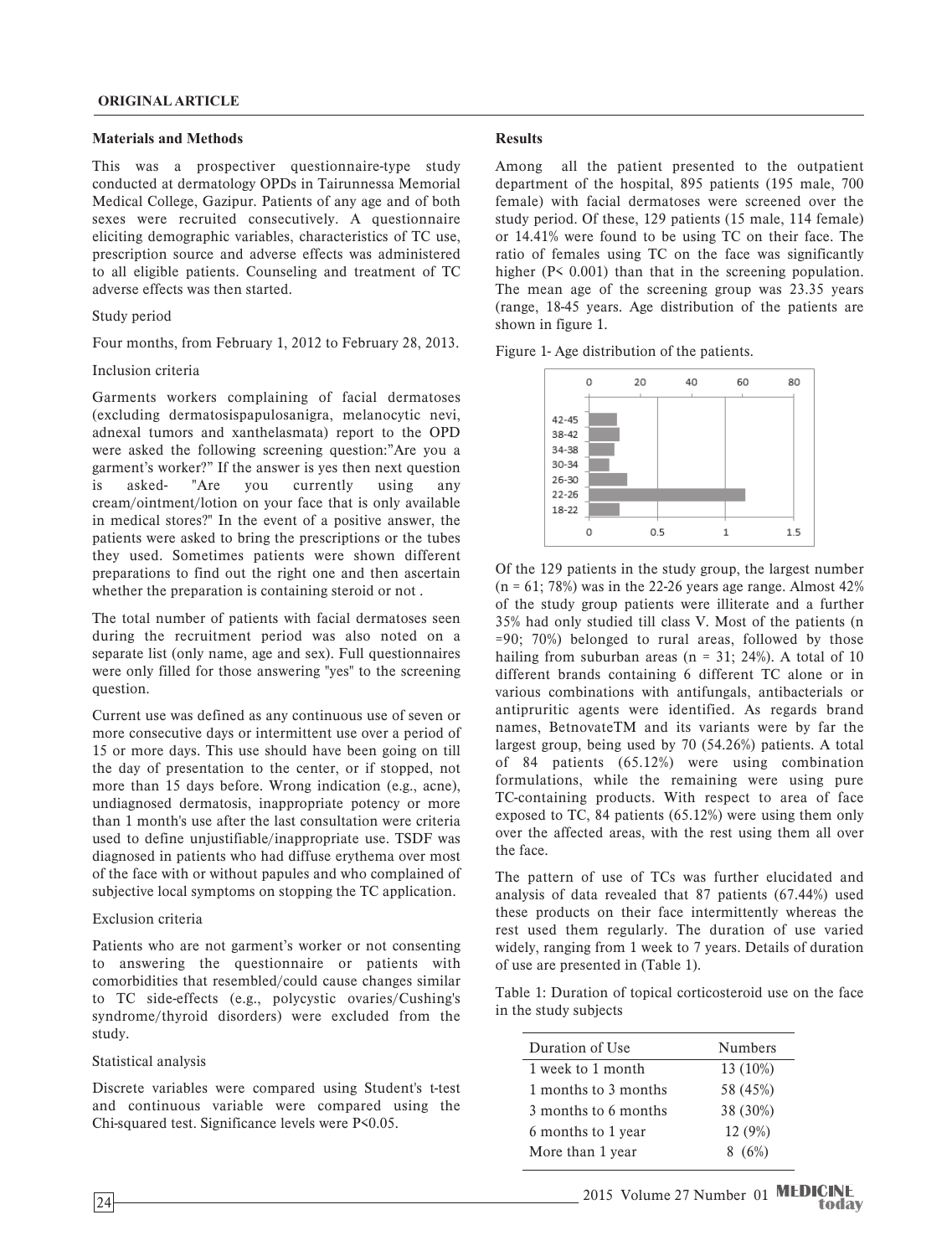The source of prescription was ascertained, and we found that 107 patients of 129 (82.9%) had received the recommendation to use TC on the face from a non-physician source. Of these, 50 (46.7%) had been recommended the TC by a co-worker, friend, peer or relative, 40 (37.4%) directly by the quack/ shopkeeper of pharmacy, 3 (2.8%) by self and 14 (13.1%) did not remember the source of the recommendation (Figure 2). In the 22 (17%) prescriptions from a medical practitioner, 3 (13.6%) were from dermatologists, 7 (31.8%) from MBBS doctors, 2 (9.1%) from other specialists and 10 (45.5%) from practitioners of alternative systems of medicine/ quack.

Figure 2- Source of recomandation of use of TC among the patients.



Underlying dermatoses or problems for which the TCs were used, were for treating acne in 53 (41.0%), , as a lightening agent in melasma in 34 (26.4%), general face cream/fairness cream/after shave cream in 21 (16.3%), undiagnosed rashes in 16 (12.4%) and others (Tinea, rosacea, facial dermatitides, etc.) in 5 (3.9%). 43 (81.1% ) out of 53 patients who used TCs for treating acne received this prescription from a quack or shopkeeper of a pharmacy.

Different local adverse effects were noted in 118 of the 129 patients (91.5%). More than one adverse effect was seen in 49 (38%) patients. Acne, either de novo or an exacerbation of pre-existing lesions, was the most common adverse effect, followed by topical steroid addiction. Atrophic striae on the face were seen 5% of the patients. Further details of adverse effects are presented in [Table 2].

Table 2: Local adverse effects seen in the 129 symptomatic patients using topical corticosteroids on the face  $(n = 433)$ 

| Adverse effects   | Numbers $(\%)$ |
|-------------------|----------------|
| Acne              | 49 (41.5%)     |
| Steroid addiction | $10(8.6\%)$    |
| Atrophy           | 15 (12.8%)     |
| Hirsutism         | $8(6.8\%)$     |
| Telangiectasia    | 24 (20.3%)     |
| Hypopigmentation  | 6(5%)          |
| Atrophic striae   | 6(5%)          |

For further analysis, clobetasol propionate, betamethasone

dipropionate, and betamethasone valerate were clubbed together in a group called "potent steroids," and all others were clubbed into another group called "milder steroids." When the number of patients using these two groups were compared against their area of residence, there was no significant difference. Patients' educational status did not seem to play a role in determining use of potent vs. milder steroids  $(P = 0.45)$ . The source of the prescription also affected the choice of the TC group. It was seen that 15 of 22 (68%) prescriptions by doctors were for products in the milder steroid group, whereas 98 of 107 (91.6%) recommendations by non-physicians were for potent steroids (P< 0.001).

## **Discussion**

The main benefit of TC lies in rapid and early symptomatic relief in almost any dermatological conditions. Most of the physicians prescribe TC in any dermatological conditions which causes reversal of the natural order of diagnosis after the treatment. The problem is worsened when a patient use these drugs repeatedly by a single prescription for longer period of time, causing to the production of adverse effects and, sometimes, dependence or addiction to TCs. This is a situation faced by dermatologists in many countries,  $5,6,7,8$ which was described more than 30 years ago as "serious" in a classic paper by Kligman and Frosch.<sup>2</sup> Since that publication, TC use has increased manifold all over the world. In Bangladesh, the problem is even more complex, as anyone can easily get a TC without the need to get it prescribed by a physician. Moreover, TCs have acquired a reputation as antiacne, antiblemish and fairness creams in the general population, especially in countries with darker-pigmented races.<sup>5</sup>

This study from a private medical college, surrounded by garment factories, where most of the working forces is female depicts the problem of TC misuse on the face. Almost 15% of the dermatology outpatients with facial dermatoses are already using TCs when they contact a specialist. It is alarming that, in more than 93% of these cases, the TC is either not needed at all, used for much longer than needed, of the wrong potency or is instituted without a diagnosis of the underlying condition. The picture of a typical TC (ab) user on the face that emerges from this data is that of a young female who uses a potent corticosteroid-containing cream recommended by a friend or relative for beauty, fairness or general skin care purpose without any underlying skin ailment for months at a stretch.

Similar studies have been reported from China  $6,10$  and Iraq,<sup>7</sup> where TC abuse appears to be very widespread. The Iraqi study reported that 7.9% of the dermatology clinic attendees had misused TCs compared with almost 15% in our study as well as a multicenter study crried out in india13 . Most TC abusers in that study were in the 10-19 years age group, in India 20-30 years age group, whereas in our study, we found that most patients were in the 22-26 years age group. However, our data was limited to facial use and also in the study in India, whereas the Iraqi study reported TC abuse anywhere on the body.